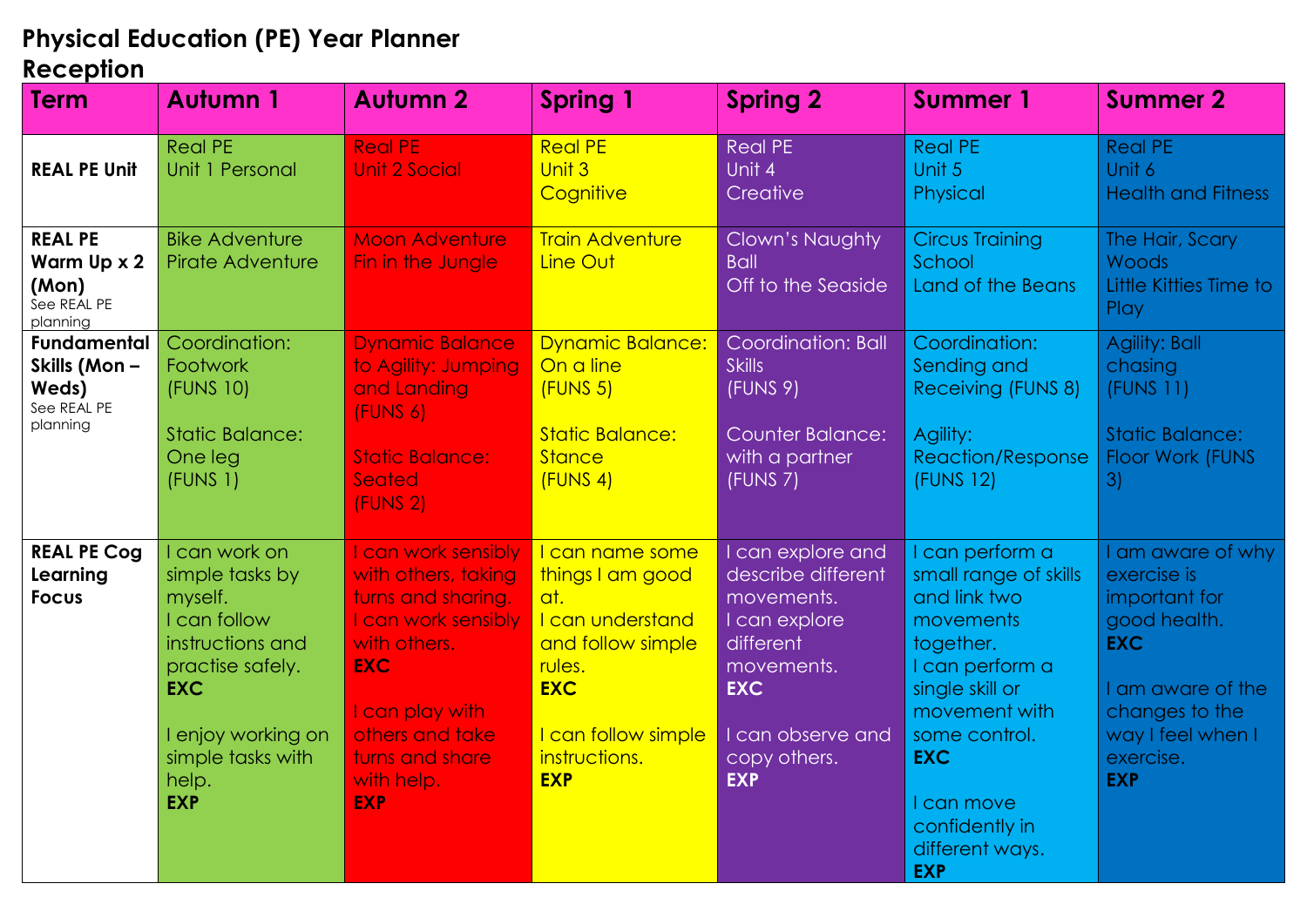| <b>Traditional PE</b><br>(Thursday)                        | <b>REAL Gym</b><br>(Gymnastics)<br>(Personal)                                                                                                                                                 | <b>Fundamental Skills</b><br>(running, crawling,<br>hopping etc.)                                                                                                                                                                              | <b>REAL Dance</b><br>(Dance)<br>(Cognitive)                                                                                                                                 | <b>Ball Skills</b><br>(Throwing and<br>catching)                                                                                                                                                               | <b>Fundamental Skills</b><br>(balance)                                                                                                                                        | <b>Fundamental Skills</b><br>(agility)                                                                                                                                                                                  |
|------------------------------------------------------------|-----------------------------------------------------------------------------------------------------------------------------------------------------------------------------------------------|------------------------------------------------------------------------------------------------------------------------------------------------------------------------------------------------------------------------------------------------|-----------------------------------------------------------------------------------------------------------------------------------------------------------------------------|----------------------------------------------------------------------------------------------------------------------------------------------------------------------------------------------------------------|-------------------------------------------------------------------------------------------------------------------------------------------------------------------------------|-------------------------------------------------------------------------------------------------------------------------------------------------------------------------------------------------------------------------|
|                                                            |                                                                                                                                                                                               | <b>PE Planning - Me</b><br>and Myself                                                                                                                                                                                                          |                                                                                                                                                                             | <b>PE Planning-</b><br>throwing and<br>catching                                                                                                                                                                | <b>PE Planning-Fitness</b>                                                                                                                                                    | <b>PE Planning-</b><br><b>Movement</b><br><b>Development</b>                                                                                                                                                            |
| Sequence of<br><b>Lessons</b>                              | L1: Shape (Floor<br>work)<br>L2: Shape (Low<br>apparatus)<br>L3: Shape (Large<br>apparatus)<br>L4: Travel (Floor<br>work)<br>L5: Travel (Low<br>apparatus)<br>L6: Travel (Large<br>apparatus) | L1: To change into<br>PE kit/Rules and<br><b>Expectations for</b><br>PE.<br>L2: To listen and<br>respond to<br>instructions<br>L3: To move in<br>different ways<br>L4: To change<br>direction when<br>moving<br>L5: To participate<br>in games | L1: Shapes Solo<br>L2: Partnering<br><b>Shapes</b><br>L3: Artistry<br><b>Musicality</b><br>L4: Circles Solo<br>L5: Partnering<br><b>Circles</b><br>L6: Artistry<br>(Making) | L1: To move<br>around without a<br>ball<br>L2: To move with a<br>ball<br>L3: To explore<br>different body<br>parts to move the<br>ball<br>L4: To explore how<br>the ball moves<br>L5: To play<br>command games | L1: Jumping<br>L2: Speed & Agility<br>L3: Balance &<br>Coordination<br>L4: Fitness &<br>Strength<br><b>L5: Circuit Relays</b>                                                 | L1: To move and<br>balance in<br>different ways<br>L2: To move, on,<br>over and under<br>equipment<br>L3: To play<br>imagination<br>games<br>L4: To move into<br>space<br>L5: To take part in<br>races and tag<br>games |
| <b>Fitness Friday</b><br>Links to 5 ways to<br>well-being. | Wk 1 - Yoga<br>Wk 2 - Andy's Wild<br>Workouts<br>Wk 3 – Parachute<br>Wk 4 - Just Dance<br>Wk $5 - Go$ for a<br><b>Walk</b><br>Wk 6 - Daily Mile                                               | Wk 1 - Bikes and<br>Scooters in<br>Meadow<br>$Wk$ 2 – Joe Wicks<br>Wk $3 - Y$ oga<br>Wk 4 - Andy's Wild<br>Workouts<br>Wk $5 -$ Relay<br>Races<br>Wk 6 - Skipping                                                                              | Wk 1 - Circuit<br><b>Training</b><br>$Wk$ 2 – Yoga<br>Wk 3 – Andy's Wild<br>Workouts<br>Wk 4 - Just Dance<br>Wk $5 - Go$ for a<br>walk<br>Wk 6 - Oti Mabuse<br>Dance        | Wk 1 - Yoga<br>Wk 2 - Circuit<br><b>Training</b><br>Wk 3 – Andy's Wild<br>Workouts<br>Wk $4 -$ Super<br><b>Movers</b><br>Wk $5 -$ Relay<br>Races<br>Wk $6$ – Parachute                                         | Wk 1 - Yoga<br>Wk 2 - Bikes and<br>Scooters in<br>Meadow<br>Wk $3 - Ob$<br>Course<br>Wk 4 - Andy's Wild<br>Workouts<br>Wk $5 -$ Super<br><b>Movers</b><br>Wk $6 -$ Just dance | Wk 1 - Bikes and<br>Scooters in<br>Meadow<br>Wk $2$ – Just Dance<br>$Wk$ 3 – Yoga<br>Wk 4 - Daily Mile<br>Wk $5 -$ Circuit<br><b>Training</b><br>Wk 6 - Parachute                                                       |